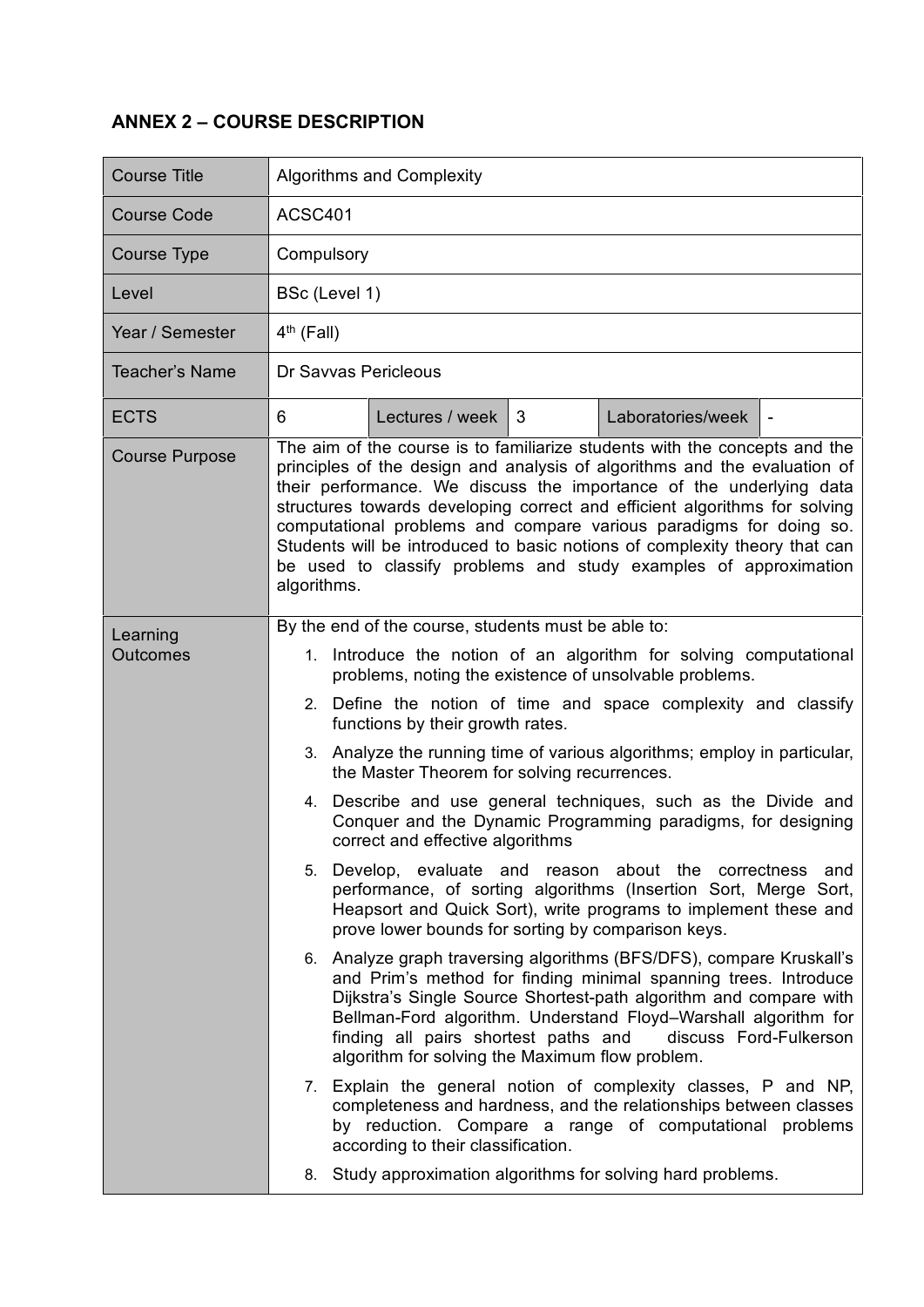| Prerequisites           | AMAT181, ACSC191, ACSC288                                                                                                                                                                                                                                                                                                                                                                                                                                                                                                                                                                                                                                                                                                                                                                                                                                                                                                                                                                                                                                                                                                                                                                                                                                                                                                                                                                                                                                                                | Corequisites | None   |
|-------------------------|------------------------------------------------------------------------------------------------------------------------------------------------------------------------------------------------------------------------------------------------------------------------------------------------------------------------------------------------------------------------------------------------------------------------------------------------------------------------------------------------------------------------------------------------------------------------------------------------------------------------------------------------------------------------------------------------------------------------------------------------------------------------------------------------------------------------------------------------------------------------------------------------------------------------------------------------------------------------------------------------------------------------------------------------------------------------------------------------------------------------------------------------------------------------------------------------------------------------------------------------------------------------------------------------------------------------------------------------------------------------------------------------------------------------------------------------------------------------------------------|--------------|--------|
| <b>Course Content</b>   | <b>Computability issues, need for axiomatic models of computations;</b><br>$\bullet$<br>unsolvable problems and computers limitation<br>Analysing Algorithms and Problems: Notion of an algorithm;<br>$\bullet$<br>Principles and Examples; Time and space complexity; Classifying<br>functions by their growth rates.<br>Algorithms design: Brute-force, Greedy methods, Divide and<br>$\bullet$<br>Conquer paradigm, Dynamic Programming paradigm.<br><b>Solving Recurrences:</b> Substitution and Recursion Tree methods; the<br>Master Theorem for solving recurrences.<br>Sorting: Selection and Insertion Sort; Heapsort, Merge-sort, Quick-<br>٠<br>sort. Lower bounds for sorting by comparison keys.<br><b>Searching Methods: Sequential, Binary Search, Binary Search Trees</b><br>$\bullet$<br>(BST), Balanced BST (Red-Black, AVL), Hash tables.<br>Graphs and Trees: Terminology and graph representation. Graph<br>$\bullet$<br>traversing (Breath/Depth First Search). Kruskal's and<br>algorithms for Minimal Spanning Trees. Dijkstra's and Bellman-Ford<br>methods for solving the Single Source Shortest-path problem (SSSP).<br>Floyd-Warshall algorithm for finding all pairs shortest paths (APSP).<br>Ford-Fulkerson algorithm for Maximum flow problem.<br>Complexity theory: Classes P and NP, NP-Completeness and<br>$\bullet$<br>Approximation algorithms for finding near-optimal<br>Reducibility.<br>solutions in polynomial time for intractable problems. |              | Prim's |
| Teaching<br>Methodology | Students are taught the course through lectures (3 hours per week). For<br>the delivery of the class material, power point presentations are primarily<br>used, along with the whiteboard. The lecture notes, consisting of slides<br>presented in class, the course outline and additional material, are made<br>available to the students through the University's e-learning platform.<br>Students are also advised to use the subject's textbook or reference books<br>for further reading and practice in solving related exercises. The theoretical<br>part of each lecture is accompanied with detailed solved examples on<br>which emphasis is given in the class. The solutions to these exercises, as<br>well as specimen solutions for all tests and assignments, are discussed<br>with students. Students are encouraged to make full use of the instructor's<br>office hours (6 per week), where they can ask questions and further<br>discuss lecture material on a one-to-one basis.                                                                                                                                                                                                                                                                                                                                                                                                                                                                                      |              |        |
| <b>Bibliography</b>     | (a) Textbooks:<br>T. H. Cormen, C. E. Leiserson, R. L. Rivest, and C. Stein. Introduction<br>to Algorithms. (3 <sup>ed</sup> Edition) The MIT Press, 2009<br>(b) References:<br>Levitin A, The Design and Analysis of Algorithms, Pearson<br>International 3rd edition, 2012<br>M. T. Goodrich and R. Tamassia, Algorithm Design and Applications,<br>$\bullet$<br>1 <sup>st</sup> edition Wiley, 2015                                                                                                                                                                                                                                                                                                                                                                                                                                                                                                                                                                                                                                                                                                                                                                                                                                                                                                                                                                                                                                                                                   |              |        |
| Assessment              | The Students are assessed via continuous assessment throughout the<br>duration of the Semester, which forms the Coursework grade and the final<br>written exam. The coursework and the final exam grades are weighted                                                                                                                                                                                                                                                                                                                                                                                                                                                                                                                                                                                                                                                                                                                                                                                                                                                                                                                                                                                                                                                                                                                                                                                                                                                                    |              |        |